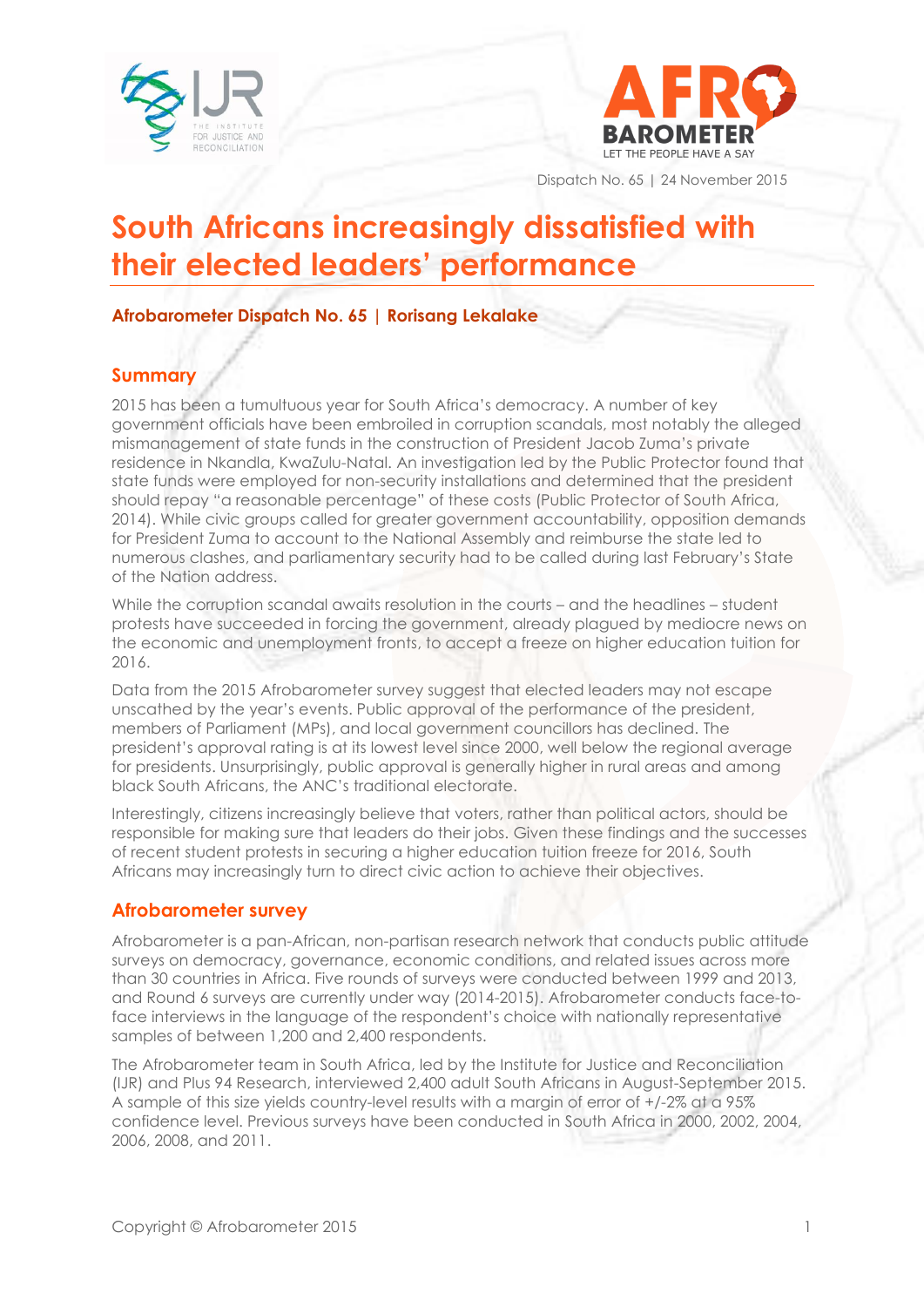

# **Key findings**

- South Africans are generally dissatisfied with their elected leaders' performance in the past year. President Zuma and local government councillors receive the lowest approval ratings (only 36% of respondents "approve" or "strongly approve"), followed by MPs (42%), while provincial leaders enjoy the highest levels (53%).
- Public disapproval of elected leaders' performance has increased significantly since 2011 for the president (by 28 percentage points), MPs (16 points), and local government councillors (10 points). Cross-country comparisons show that all three measures are above the regional average.
- Urban residents, Indian/South Asian citizens, and non-ANC supporters are generally more critical of presidential and MP performance than rural residents, other racial groups, and ANC supporters. Levels of approval are similar across age groups and genders.
- Since 2006, citizens increasingly believe that voters should be responsible for ensuring that leaders do their jobs.

# **Approval of public leaders declines**

South Africans' evaluations of overall government performance has declined significantly in a number of key areas, including management of the economy, crime/security, and the fight against corruption (**see Afrobarometer Dispatch No. 64 at www.afrobarometer.org**). Given this perceived failure to address key economic challenges, it is unsurprising that public approval of elected leaders' performance has also dropped.

Approval of President Zuma's performance almost halved between 2011 (64%) and 2015 (36%) and is now well below the presidential average since 2000 (55%). This is the first time that a majority of South Africans have expressed outright disapproval of a president's performance (62%) since the initial Afrobarometer survey in 2000. On average across years, 63% of South Africans approved of former President Thabo Mbeki's performance between 2000 and 2006, compared to a 2011-2015 average of 50% for President Zuma. Furthermore, approval ratings increased significantly over Mbeki's tenure, from 51% in 2000 to 77% in 2006 (Figure 1). 1

On average, half (50%) of South Africans have approved of their MP's performance since 2000, and the trend in citizens' evaluations during that time period largely mirrors that of the president. At present, only four in 10 South Africans (42%) "approve" or "strongly approve" of their MP's performance, a decrease of 12 percentage points since 2011 (Figure 2).

<sup>1</sup> It is important to note, however, that only two surveys have been conducted under President Zuma's tenure and that neither was held in the early years (2009-2010).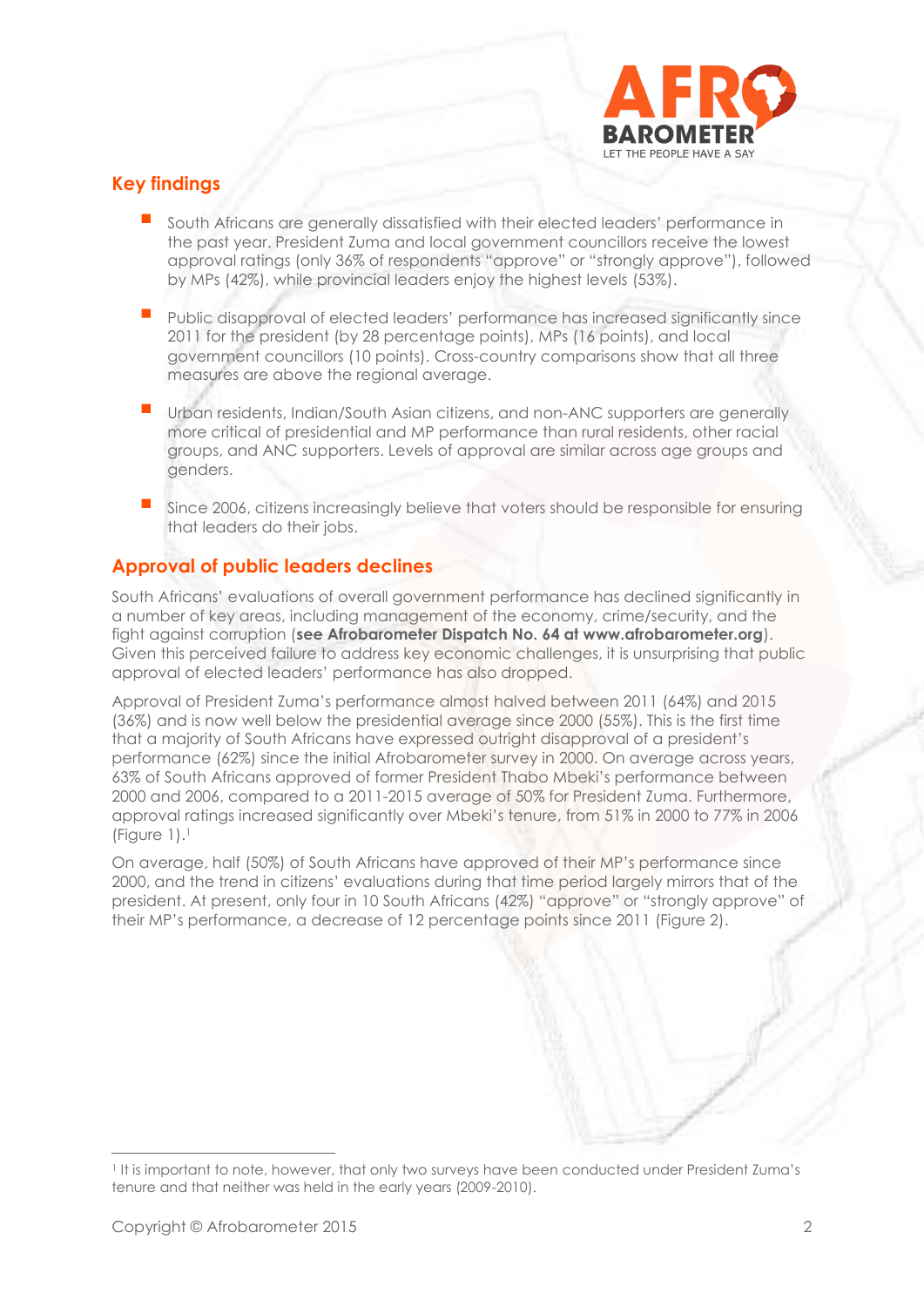



**Figure 1: President's performance ratings** | South Africa | 2000-2015

*Respondents were asked: Do you approve or disapprove of the way that the following people have performed their jobs over the past 12 months, or haven't you heard enough about them to say: President [insert name]?<sup>2</sup>*





South Africa is a federal state, comprising nine provincial governments, each led by a premier. In contrast to the president and MPs, approval ratings of provincial leaders did not change significantly from the last survey round. A majority of South Africans (53%) continue to approve of their respective premier's performance (compared to 54% in 2011), although this is lower than approval levels in 2004 and 2006 (Figure 3). Disaggregation by province indicates that residents of KwaZulu-Natal are the least dissatisfied, with only 24% saying they

*Your Member of Parliament?*

 <sup>2</sup> The 2008 survey referred to President Kgalema Motlhanthe, who had only been in office for a short time, hence the high proportion of respondents who felt unable to answer the question (37%).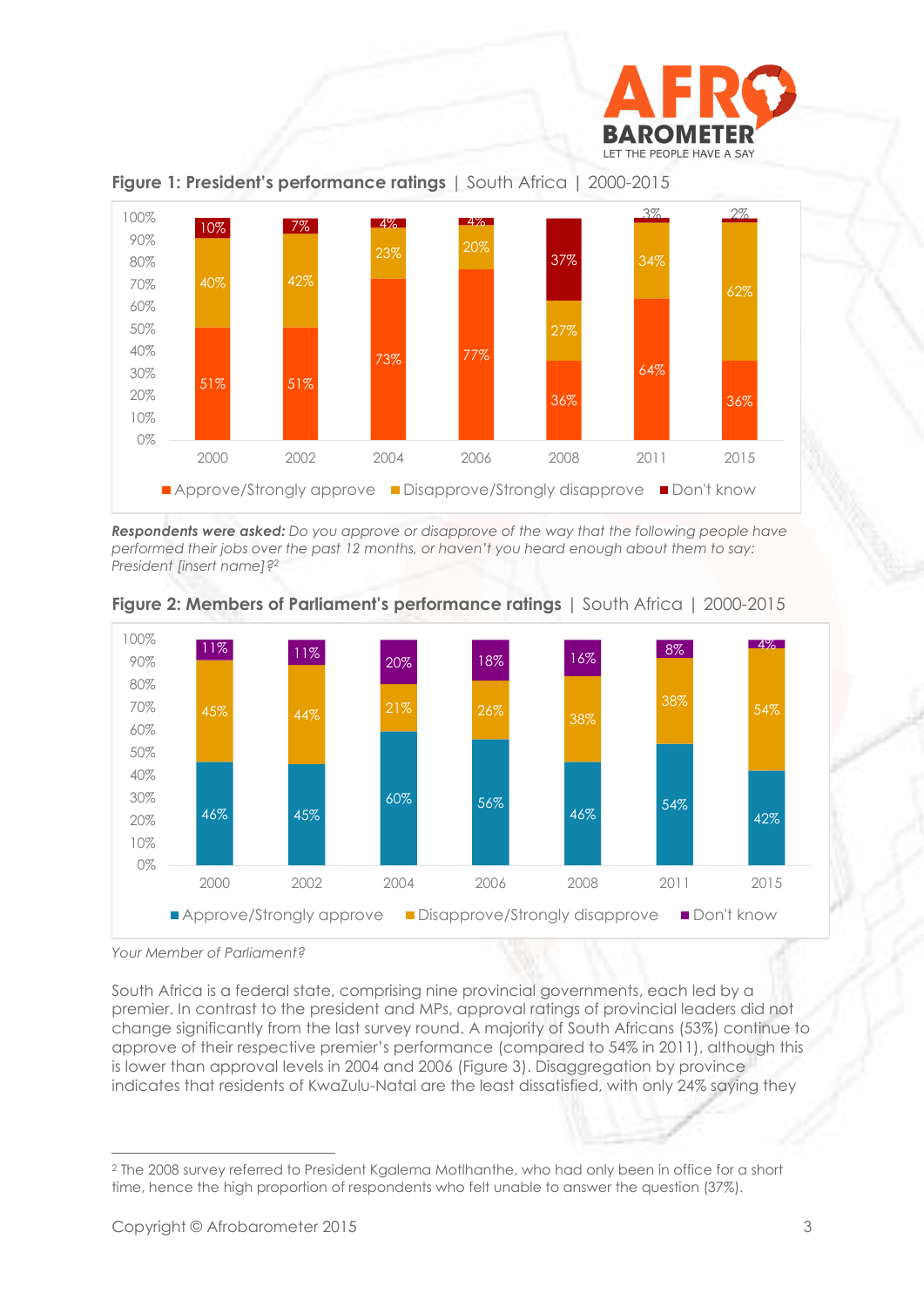

"disapprove" or "strongly disapprove," followed by the Western Cape (34%) and Gauteng (34%) (see Appendix B, Table 3, for a breakdown by province).

South Africans are generally more critical of their elected local government leaders than of any other leadership category: On average, less than four in 10 (39%) have "approved" or "strongly approved" of their performance since 2000. Dissatisfaction with elected representatives has been gradually growing since 2008, from 44% to 51% in 2011 and 61% in 2015 (Figure 4). Interestingly, local government elections are the only case in which citizens vote directly for a majority of their representatives, which may encourage critical appraisal. MPs and members of provincial legislatures are chosen from party lists, and the leader of the majority party is then elected president by the National Assembly. The Van Zyl Slabbert Commission on Electoral Reform Report (January 2003) recommended that the local government election mixed-member system be extended to provincial and national levels, but this recommendation was not implemented.





*The premier of this province?*





*Your elected local government councillor?*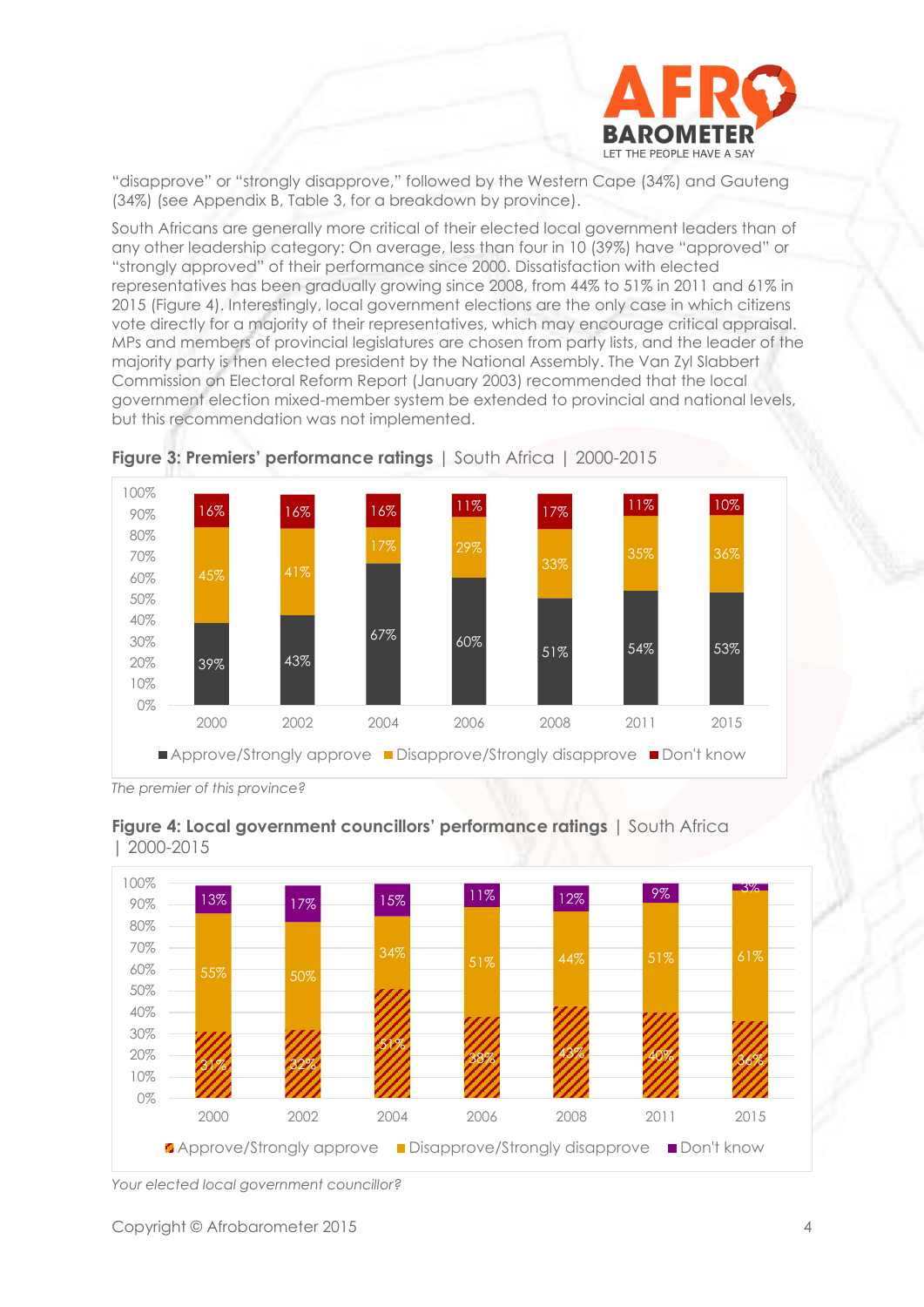

### **South Africans are among the most critical citizens in the region**

As Figure 5 shows, South Africans' disapproval of various categories of elected leaders has followed more or less the same trend since 2000, dipping between 2000 and 2004 before gradually rising after 2006. Although citizens have generally been most dissatisfied with their local government councillors, the significant increases in disapproval of the performance of President Zuma and MPs between 2011 and 2015 have led to some convergence of these measures. At present, a majority of South Africans disapprove of the performance of the president (62%), local councillors (61%), and MPs (54%) during the past year. Disapproval of the nine premiers is significantly lower (at 34%, on average since 2000) and has been relatively stable since 2008.

A comparison to other countries in southern Africa shows that South Africans' evaluations are among the most critical in the region, while Namibians are the most satisfied with their leaders' performance (Figure 6). Disapproval ratings in South Africa are significantly above the regional average for local government councillors (by 23 percentage points) and the president (22 points), while that for MPs is only slightly higher (5 points). Malawians were similarly dissatisfied with their leaders prior to last year's election: Six in 10 disapproved of then-President Joyce Banda (60%) and their MPs (64%) in March 2014.



#### **Figure 5: Disapproval of elected leaders' performance** | South Africa | 2000-2015

*(% who "disapprove" or "strongly disapprove")*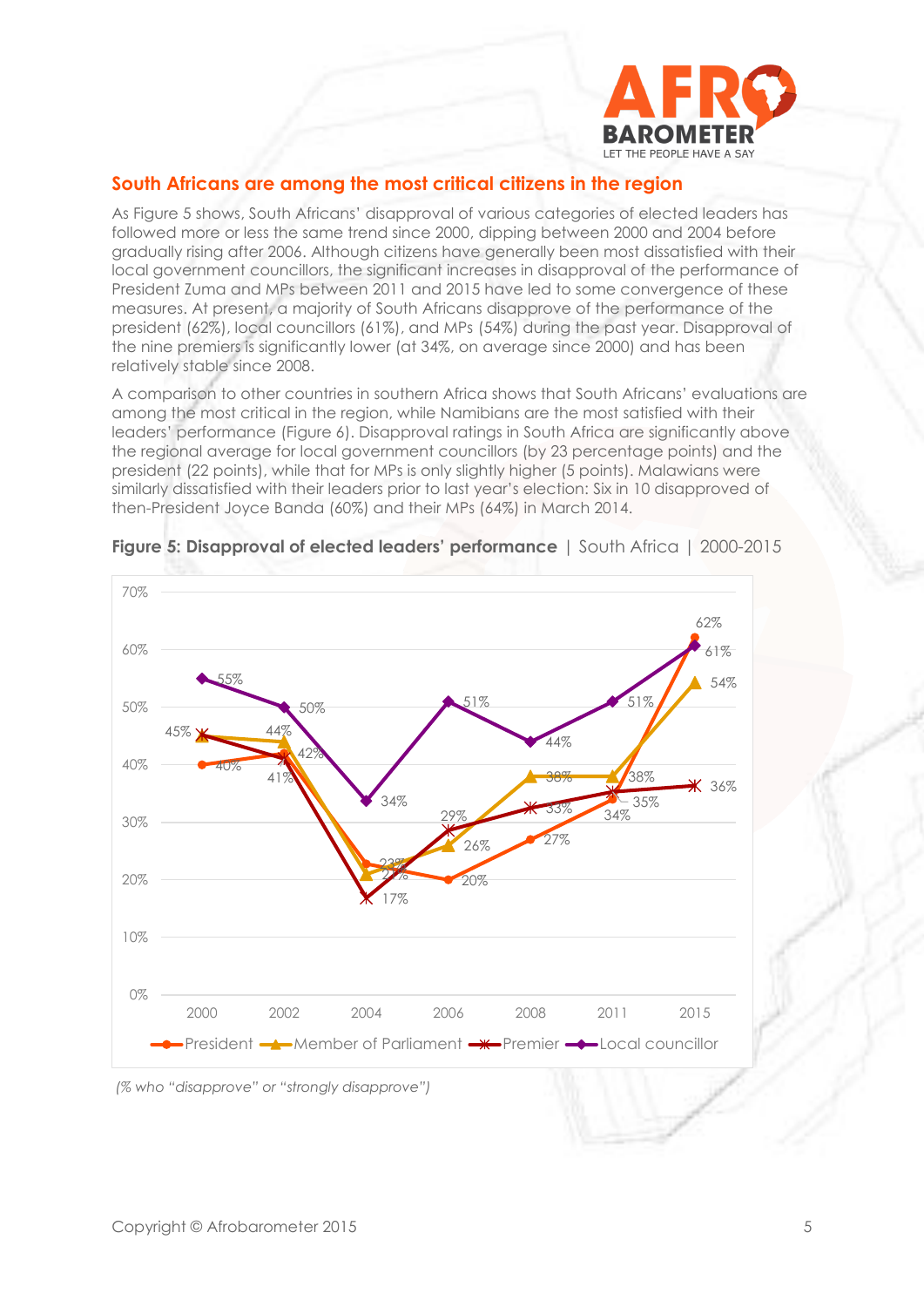



**Figure 6: Disapproval of leaders' performance** | southern Africa | 2014/2015<sup>3</sup>

## **Urban residents, Indian citizens, and opposition supporters are most critical**

Disaggregation of the data by demographic attributes reveals significant differences by residence location, race, and party affiliation, but not by age or gender (see Appendix B for detailed data). 4

Urban residents are more critical than their rural counterparts of the performance of their MPs (by 17 percentage points) and President Zuma (14 points), while differences regarding local councillors and premiers are negligible (Figure 7).

Analysis by race demonstrates that black South Africans are the least critical of leaders' performance across the board. Nonetheless, a majority of black respondents "disapprove" or "strongly disapprove" of the performance of both President Zuma (56%) and their local councillors (60%). Indian/South Asian citizens are consistently the most critical, even in the case of local government councillors (83% disapproval, compared to an average of 60% among black, white, and coloured citizens) (Figure 8).

*<sup>(%</sup> who "disapprove" or "strongly disapprove")*

<sup>&</sup>lt;sup>3</sup> A Round 6 survey was also conducted in Mozambique, but the data were not available at the time of publication (see Appendix A for data from all available countries). The question on local government councillors is not asked in Malawi.

<sup>4</sup> Note that given the smaller sample size of demographic and political subgroups, these findings have significantly larger margins of sampling error than the +/-2% margin for the overall survey.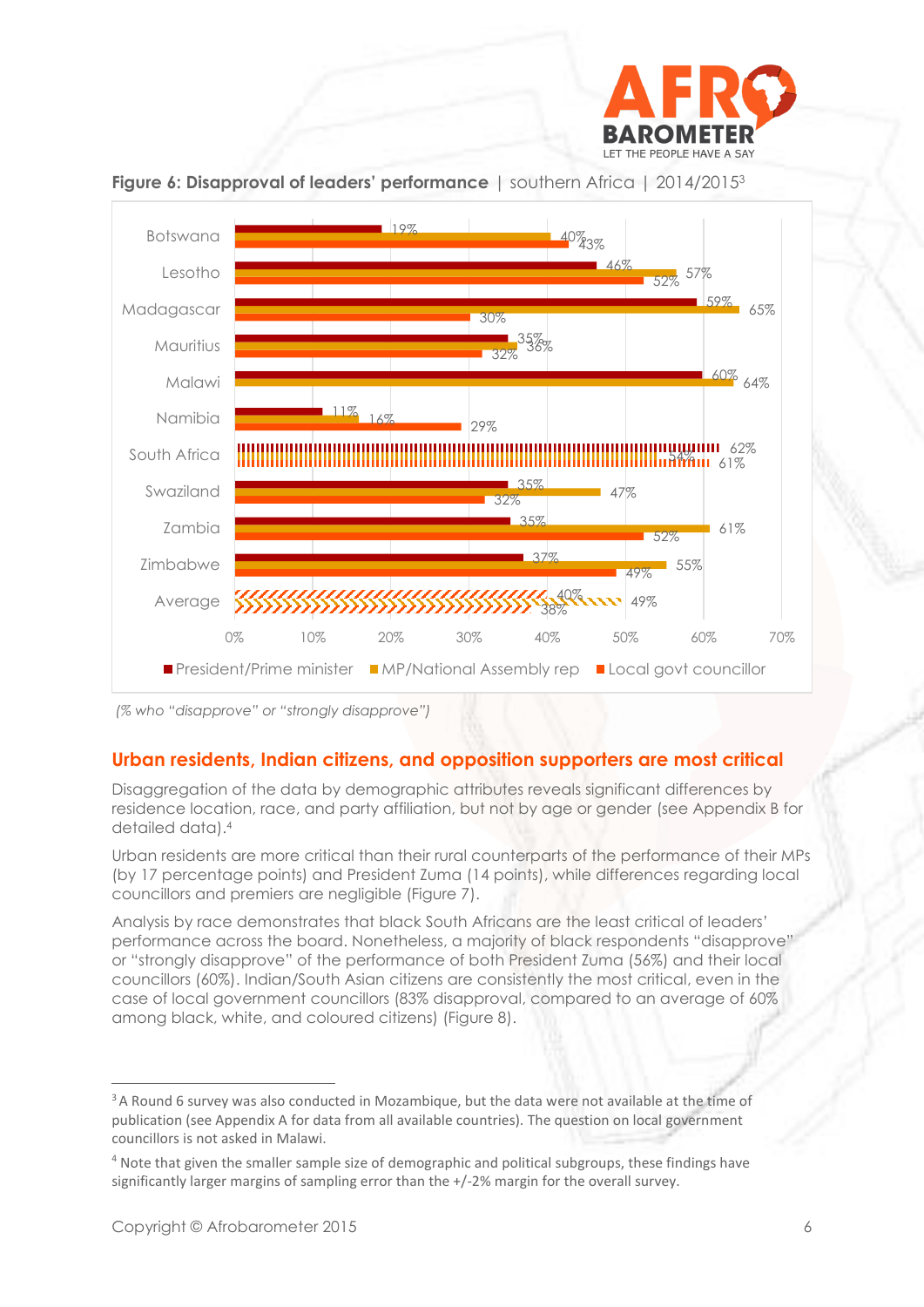

Unsurprisingly, analysis by reported party affiliation shows that ANC supporters are significantly less critical than those who support opposition parties (Figure 9). <sup>5</sup> Only 45% of ANC supporters disapprove of the president's performance, for example, compared to 79% of opposition supporters. The gaps are slightly smaller for MPs (24 percentage points), local government councillors (13 points), and premiers (11 points). Non-partisan citizens' evaluations are generally similar to those of opposition supporters, except in the case of MPs.



**Figure 7: Disapproval of leadership performance** | by location | South Africa | 2015

*(% who "disapprove" or "strongly disapprove")*



**Figure 8: Disapproval of leadership performance** | by race | South Africa | 2015

*(% who "disapprove" or "strongly disapprove")*

 <sup>5</sup> Survey respondents were asked whether they feel "close" to any political party and if so, to which one. Overall, 45% say they support the ANC, while 25% say they support an opposition party, and 30% say they do not feel close to any party or refused to answer.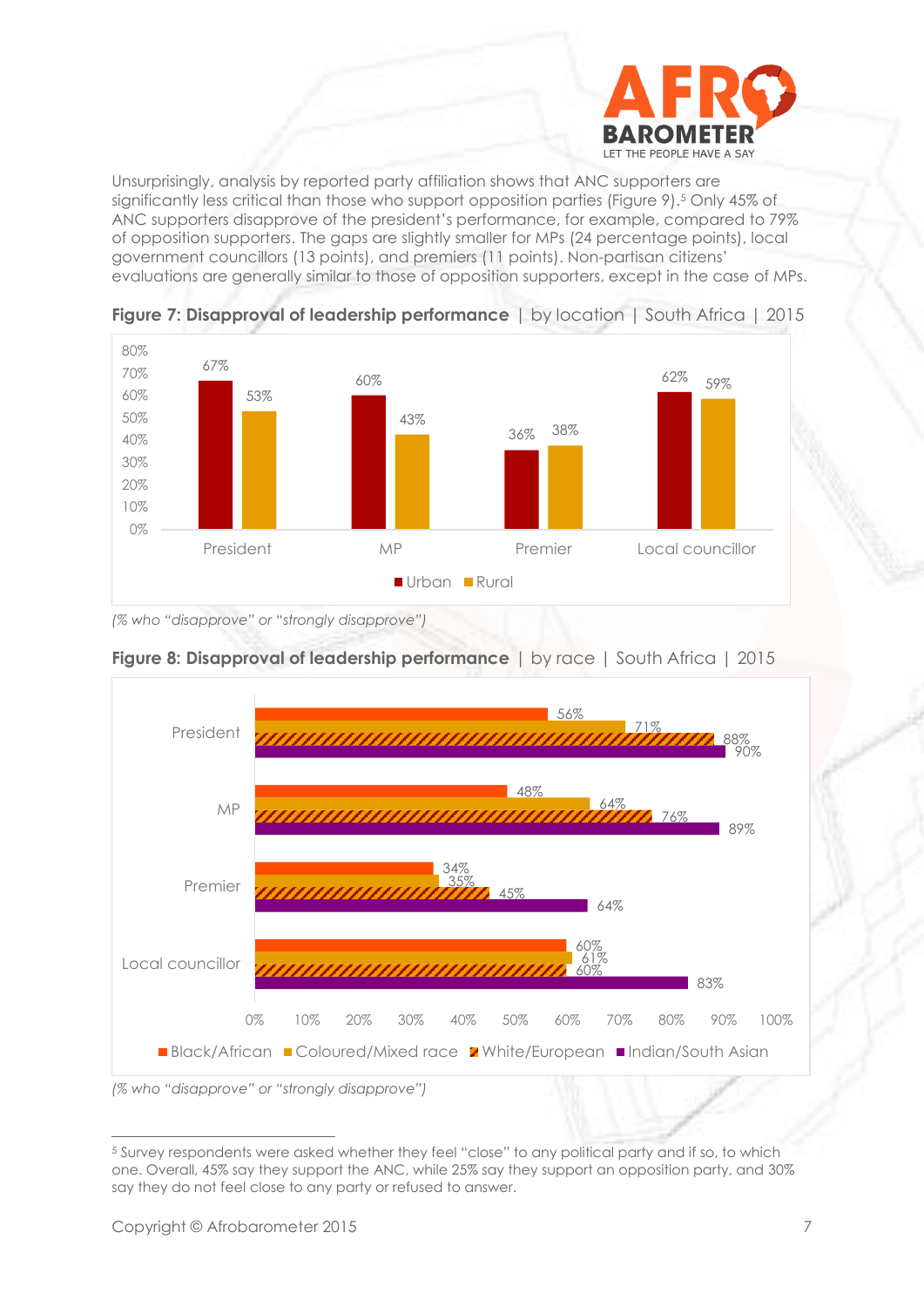



**Figure 9: Disapproval of leadership performance** | by party affiliation | South Africa | 2015

*(% who "disapprove" or "strongly disapprove")*

# **South Africans increasingly believe they should oversee elected leaders**

A majority of South Africans believe that the different branches of government should oversee each other's work. Four in 10 respondents (38%) say the legislature should hold the president accountable, compared to 19% who believe that the ANC should do so and 15% who say the executive. However, about one-fourth of South Africans believe that voters themselves should hold elected leaders accountable for their performance (Figure 10)**.** The share of citizens who believe that voters should be responsible for making sure that elected leaders do their jobs has increased significantly over the past decade (Figure 11)**.**



#### **Figure 10: Oversight over elected leaders**| South Africa | 2015

*Respondents were asked: Who should be responsible for making sure that, once elected:*

 *The president does his job? (Response options: executive, Parliament, political party, voters) Members of Parliament do their jobs? (Response options: president/executive, local* 

*government council, political party, voters)*

 *Local government councillors do their jobs? (Response options: president/executive, MPs, political party, voters)*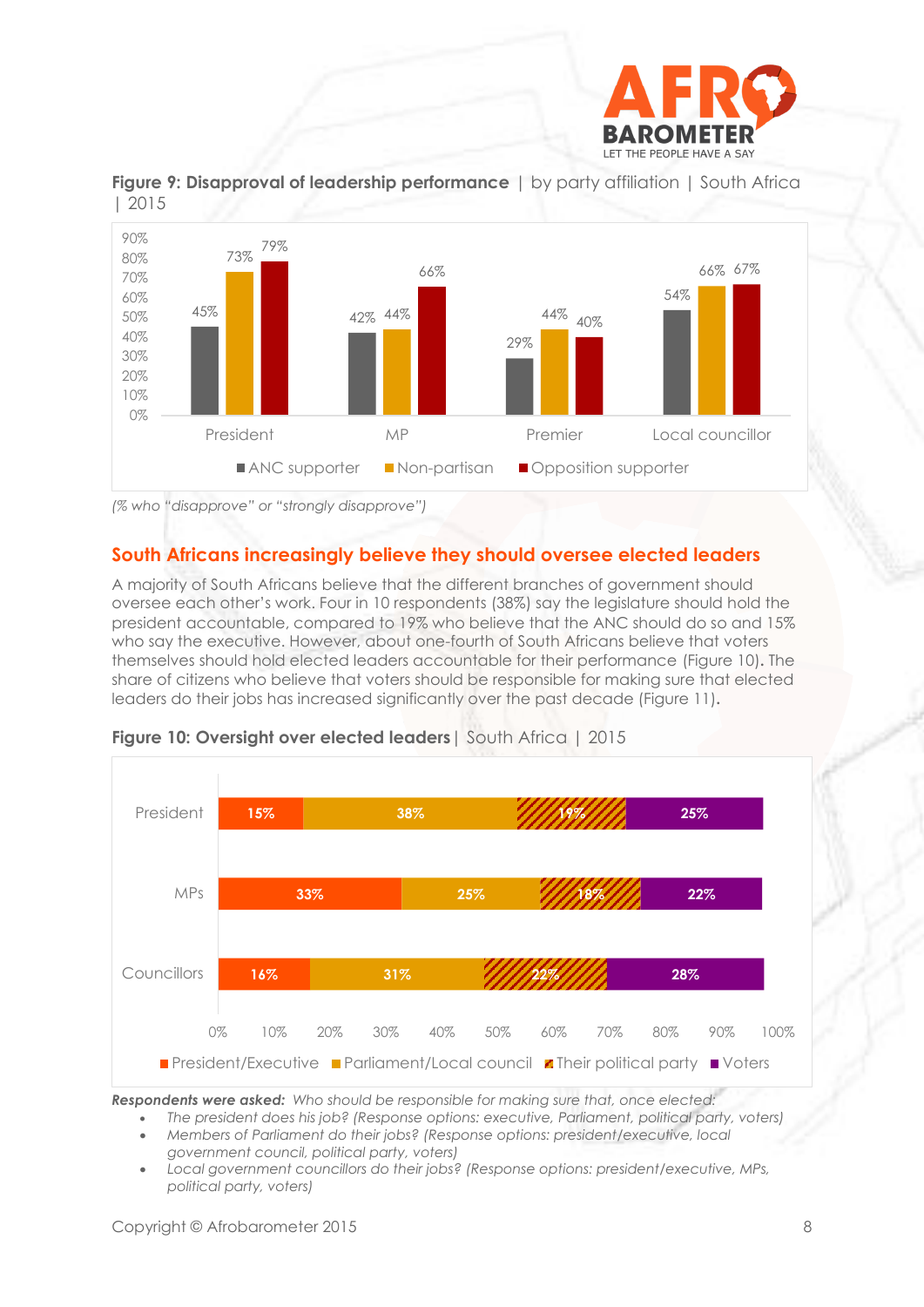



**Figure 11: Support for public oversight of elected leaders** | South Africa | 2006-2015

*(% who said "the voters")*

### **Conclusion**

Citizens' evaluations of their elected leaders' performance suggest that South Africans hold them responsible for the country's recent economic and political difficulties. President Zuma, members of Parliament, and local government officials have all experienced a significant decline in approval ratings since 2011; only ratings for provincial leaders remain stable. South Africans are currently the most dissatisfied citizens in the region, and citizens increasingly believe that they should be responsible for making sure that elected leaders do their jobs.

This rise in critical citizenship and increasing willingness to take primary oversight over elected officials' performances may be an indication of more direct civic engagement in the future.

> To further explore this data, please visit Afrobarometer's online data analysis facility at www.afrobarometer.org/online-data-analysis.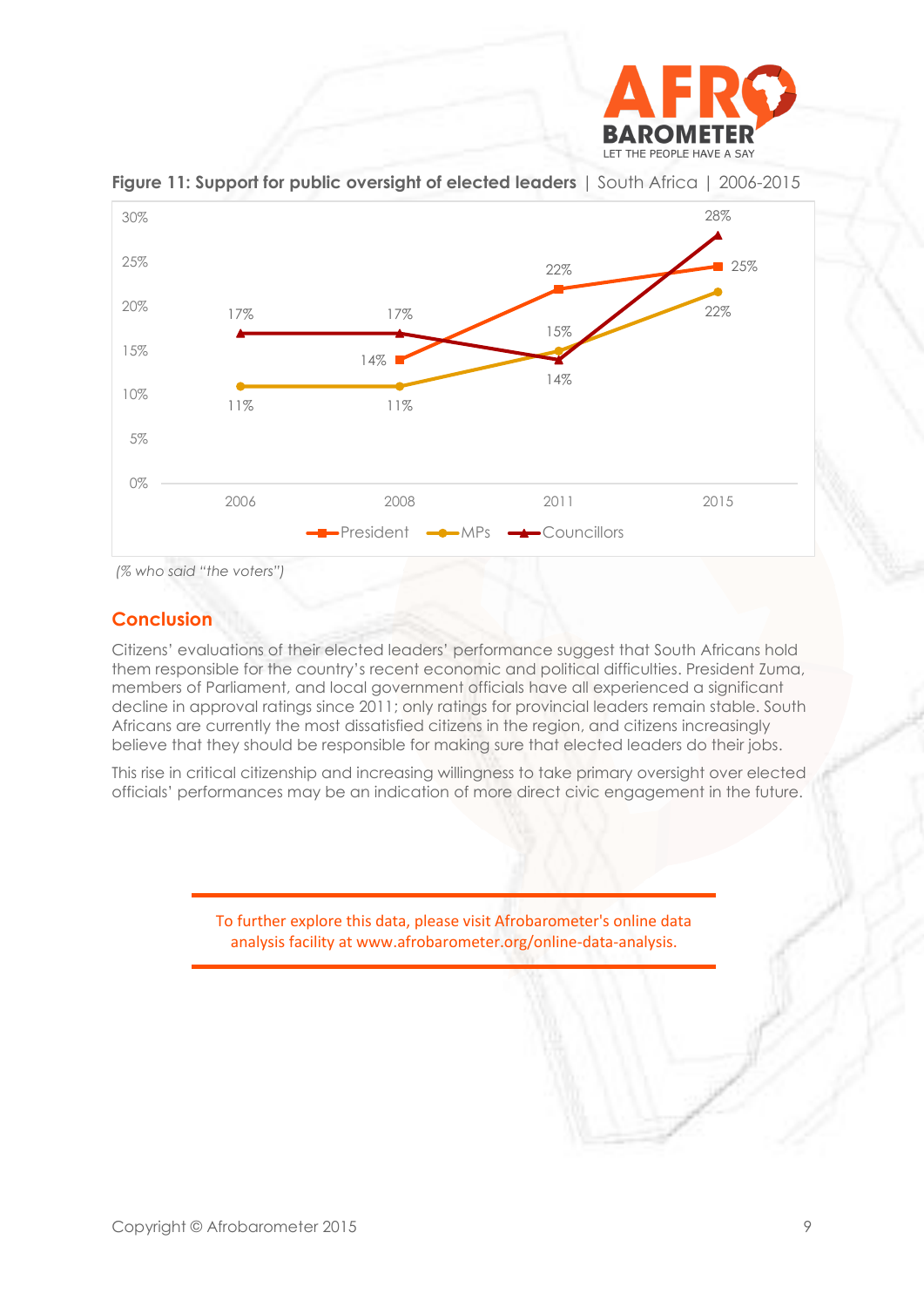

### **References**

Public Protector of South Africa. (2014). Secure in comfort: Report on an investigation into allegations of impropriety and unethical conduct relating to the installation and implementation of security measures by the Department of Public Works at and in respect of the private residence of President Jacob Zuma at Nkandla in the KwaZulu-Natal province. Available at[: http://www.publicprotector.org/library%5Cinvestigation\\_report%5C2013-](http://www.publicprotector.org/library%5Cinvestigation_report%5C2013-14%5CFinal%20Report%2019%20March%202014%20.pdf) [14%5CFinal%20Report%2019%20March%202014%20.pdf.](http://www.publicprotector.org/library%5Cinvestigation_report%5C2013-14%5CFinal%20Report%2019%20March%202014%20.pdf)

**Rorisang Lekalake** is Afrobarometer assistant project manager for southern Africa, based at the Institute for Justice and Reconciliation in Cape Town, South Africa. Email: [rlekalake@afrobarometer.org.](mailto:rlekalake@afrobarometer.org)

Afrobarometer is produced collaboratively by social scientists from more than 30 African countries. Coordination is provided by the Center for Democratic Development (CDD) in Ghana, the Institute for Justice and Reconciliation (IJR) in South Africa, the Institute for Development Studies (IDS) at the University of Nairobi in Kenya, and the Institute for Empirical Research in Political Economy (IREEP) in Benin. Michigan State University (MSU) and the University of Cape Town (UCT) provide technical support to the network.

Core support for Afrobarometer Rounds 5 and 6 has been provided by the UK's Department for International Development (DFID), the Mo Ibrahim Foundation, the Swedish International Development Cooperation Agency (SIDA), the United States Agency for International Development (USAID), and the World Bank.

For more information, please visit [www.afrobarometer.org.](http://www.afrobarometer.org/)

**Afrobarometer Dispatch No. 65 | 24 November 2015**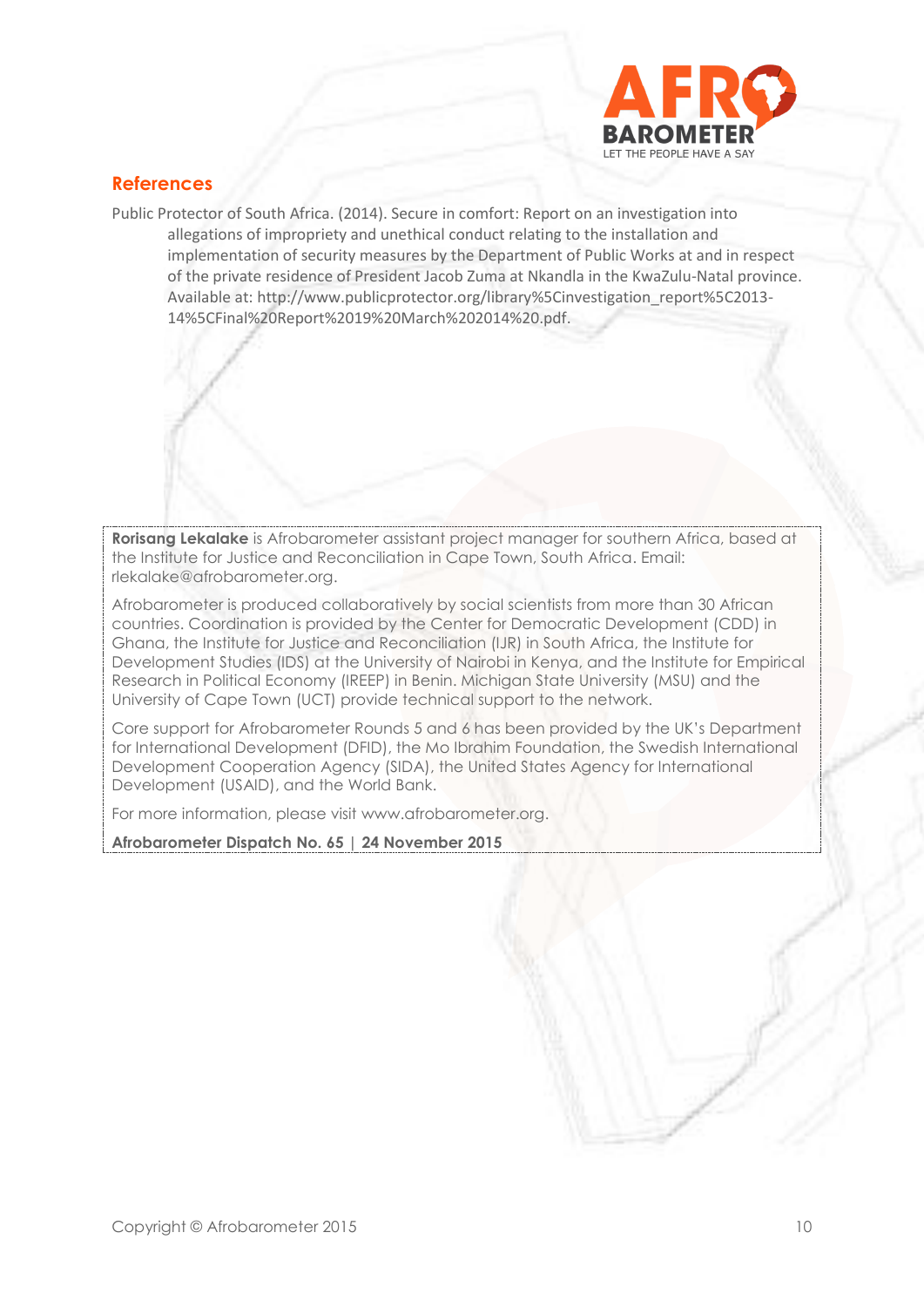

# **Appendix A: Cross-national approval ratings**

**Table 1: Performance rating: President/Prime minister** | 32 countries | 2014/2015

|                     | Approve/Strongly<br>approve/<br>Approve | <b>Disapprove/Strongly</b><br>disapprove | Don't know/<br><b>Haven't heard</b><br>enough |
|---------------------|-----------------------------------------|------------------------------------------|-----------------------------------------------|
| Algeria             | 46%                                     | 45%                                      | 9%                                            |
| <b>Benin</b>        | 50%                                     | 49%                                      | 0%                                            |
| <b>Botswana</b>     | 80%                                     | 19%                                      | 2%                                            |
| <b>Burkina Faso</b> | N/A                                     | N/A                                      | N/A                                           |
| <b>Burundi</b>      | 84%                                     | 15%                                      | $1\%$                                         |
| Cameroon            | 66%                                     | 23%                                      | 10%                                           |
| Cape Verde          | 67%                                     | 16%                                      | 16%                                           |
| Cote d'Ivoire       | 64%                                     | 34%                                      | 2%                                            |
| Egypt               | 82%                                     | 15%                                      | 3%                                            |
| Ghana               | 37%                                     | 60%                                      | 4%                                            |
| Guinea              | 57%                                     | 41%                                      | $2\%$                                         |
| Kenya               | 75%                                     | 24%                                      | $1\%$                                         |
| Lesotho             | 46%                                     | 46%                                      | 8%                                            |
| Liberia             | 33%                                     | 66%                                      | $1\%$                                         |
| Madagascar          | 40%                                     | 59%                                      | $1\%$                                         |
| Malawi              | 38%                                     | 60%                                      | 2%                                            |
| Mali                | 71%                                     | 29%                                      | 0%                                            |
| Mauritius           | 59%                                     | 35%                                      | 6%                                            |
| Namibia             | 88%                                     | 11%                                      | $1\%$                                         |
| Niger               | 80%                                     | 18%                                      | 2%                                            |
| Nigeria             | 39%                                     | 60%                                      | $1\%$                                         |
| Senegal             | 58%                                     | 39%                                      | 3%                                            |
| Sierra Leone        | 51%                                     | 44%                                      | 5%                                            |
| <b>South Africa</b> | 36%                                     | 62%                                      | 2%                                            |
| Sudan               | 51%                                     | 39%                                      | 11%                                           |
| Swaziland           | 56%                                     | 35%                                      | 9%                                            |
| Tanzania            | 80%                                     | u<br>19%                                 | $1\%$                                         |
| Togo                | 61%                                     | 33%                                      | $6\%$                                         |
| Tunisia             | N/A                                     | N/A                                      | N/A                                           |
| Uganda              | 81%                                     | 16%                                      | 2%                                            |
| Zambia              | 59%                                     | 35%                                      | $6\%$                                         |
| Zimbabwe            | 57%                                     | 37%                                      | 6%                                            |
| Average             | 56%                                     | 34%                                      | 4%                                            |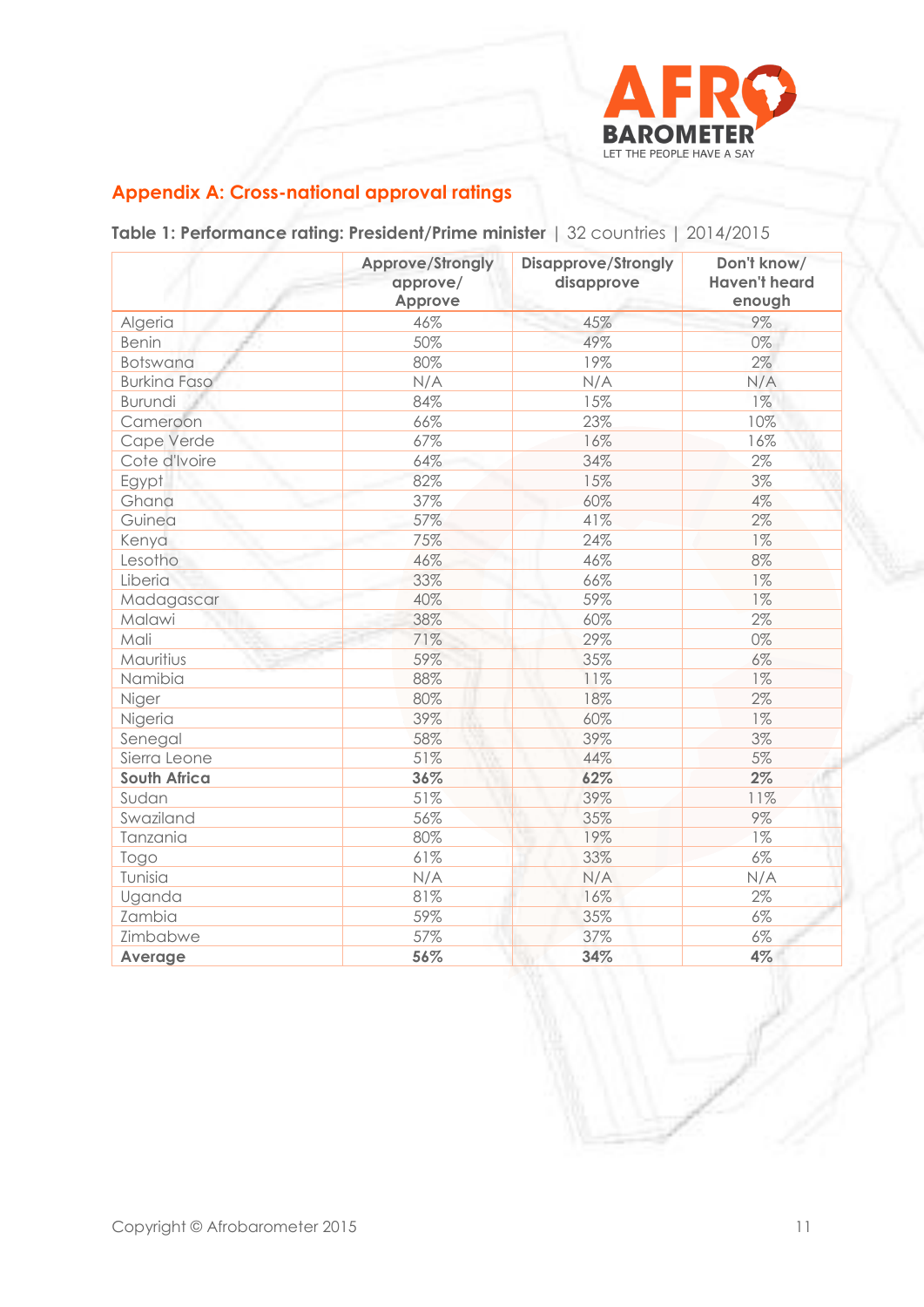

# **Table 2: Performance rating: Member of Parliament/National Assembly representative** | 32 countries | 2014/2015

|                     | Approve/Strongly<br>approve | <b>Disapprove/Strongly</b><br>disapprove | Don't know/<br><b>Haven't heard</b><br>enough |
|---------------------|-----------------------------|------------------------------------------|-----------------------------------------------|
| Algeria             | 30%                         | 54%                                      | 16%                                           |
| <b>Benin</b>        | 54%                         | 42%                                      | $4\%$                                         |
| Botswana            | 56%                         | 40%                                      | $4\%$                                         |
| <b>Burkina Faso</b> | N/A                         | N/A                                      | N/A                                           |
| <b>Burundi</b>      | 62%                         | 35%                                      | 3%                                            |
| Cameroon            | 42%                         | 41%                                      | 17%                                           |
| Cape Verde          | 44%                         | 34%                                      | 22%                                           |
| Cote d'Ivoire       | 49%                         | 47%                                      | 4%                                            |
| Egypt               | N/A                         | N/A                                      | N/A                                           |
| Ghana               | 31%                         | 63%                                      | 6%                                            |
| Guinea              | 55%                         | 40%                                      | $5\%$                                         |
| Kenya               | 51%                         | 46%                                      | 3%                                            |
| Lesotho             | 34%                         | 57%                                      | 10%                                           |
| Liberia             | 30%                         | 69%                                      | $1\%$                                         |
| Madagascar          | 35%                         | 65%                                      | $1\%$                                         |
| Malawi              | 33%                         | 64%                                      | 4%                                            |
| Mali                | 65%                         | 34%                                      | $1\%$                                         |
| Mauritius           | 54%                         | 36%                                      | 10%                                           |
| Namibia             | 81%                         | 16%                                      | 3%                                            |
| Niger               | 66%                         | 28%                                      | 6%                                            |
| Nigeria             | 30%                         | 67%                                      | 3%                                            |
| Senegal             | 39%                         | 44%                                      | 17%                                           |
| Sierra Leone        | 23%                         | 71%                                      | $7\%$                                         |
| <b>South Africa</b> | 42%                         | 54%                                      | 4%                                            |
| Sudan               | 38%                         | 48%                                      | 14%                                           |
| Swaziland           | 48%                         | 47%                                      | $6\%$                                         |
| Tanzania            | 60%                         | 39%                                      | $1\%$                                         |
| Togo                | 42%                         | 45%                                      | 13%                                           |
| Tunisia             | N/A                         | N/A                                      | N/A                                           |
| Uganda              | 51%                         | 45%                                      | $4\%$                                         |
| Zambia              | 34%                         | 61%                                      | 5%                                            |
| Zimbabwe            | 39%                         | 55%                                      | $6\%$                                         |
| Average             | 41%                         | 43%                                      | 6%                                            |

Copyright © Afrobarometer 2015 12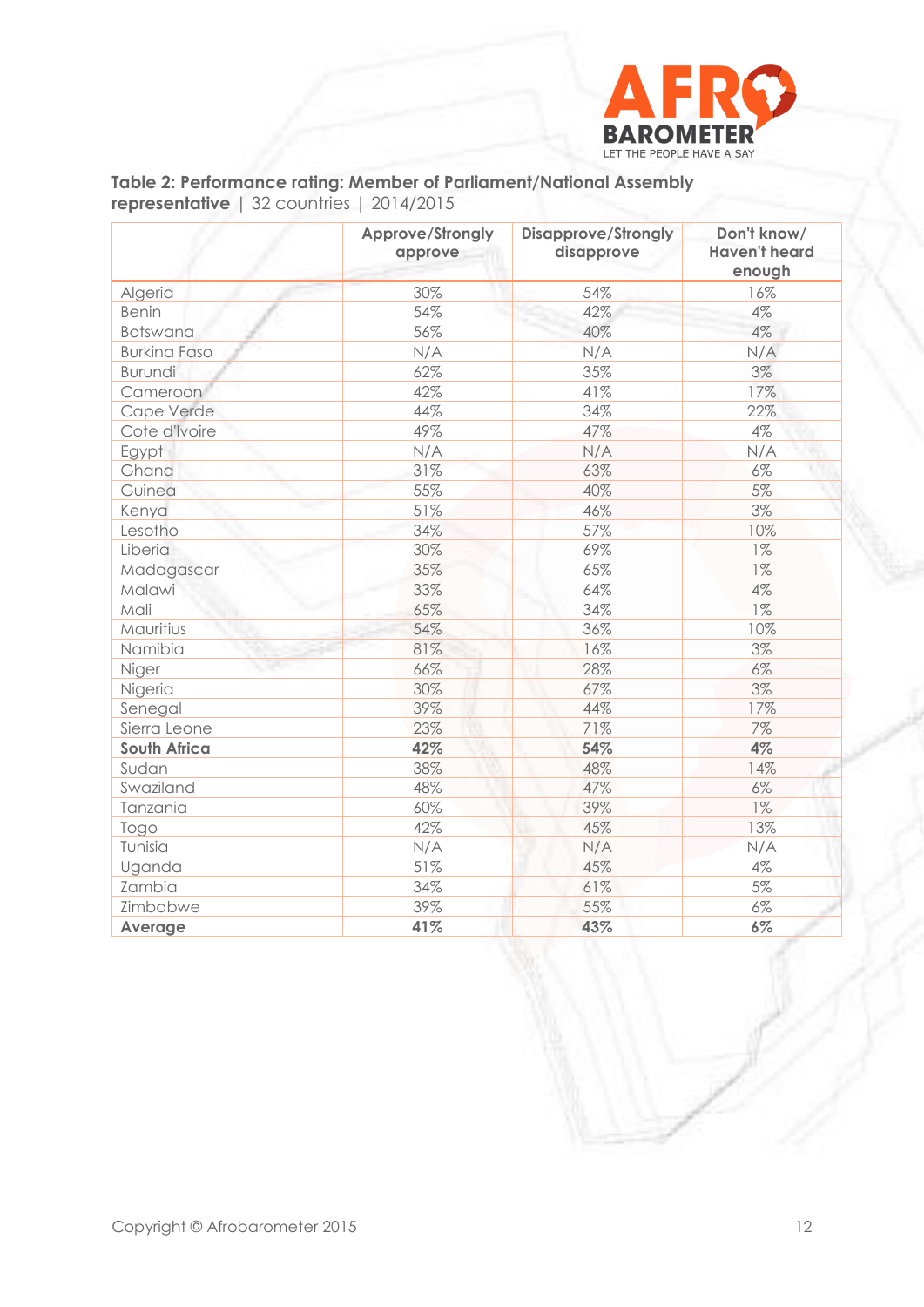

|                     | Approve/Strongly<br>approve | <b>Disapprove/Strongly</b><br>disapprove | Don't know/<br><b>Haven't heard</b><br>enough |
|---------------------|-----------------------------|------------------------------------------|-----------------------------------------------|
| Algeria             | 36%                         | 54%                                      | 11%                                           |
| <b>Benin</b>        | 50%                         | 49%                                      | 0%                                            |
| <b>Botswana</b>     | 54%                         | 43%                                      | 4%                                            |
| <b>Burkina Faso</b> | N/A                         | N/A                                      | N/A                                           |
| <b>Burundi</b>      | 78%                         | 20%                                      | $1\%$                                         |
| Cameroon            | 48%                         | 39%                                      | 12%                                           |
| Cape Verde          | 41%                         | 39%                                      | 20%                                           |
| Cote d'Ivoire       | 42%                         | 51%                                      | 6%                                            |
| Egypt               | N/A                         | N/A                                      | N/A                                           |
| Ghana               | 37%                         | 58%                                      | 5%                                            |
| Guinea              | 59%                         | 38%                                      | 4%                                            |
| Kenya               | 55%                         | 41%                                      | 4%                                            |
| Lesotho             | 42%                         | 52%                                      | $6\%$                                         |
| Liberia             | 37%                         | 60%                                      | 3%                                            |
| Madagascar          | 70%                         | 30%                                      | 0%                                            |
| Malawi              | N/A                         | N/A                                      | N/A                                           |
| Mali                | 57%                         | 43%                                      | $1\%$                                         |
| Mauritius           | 61%                         | 32%                                      | 7%                                            |
| Namibia             | 66%                         | 29%                                      | 5%                                            |
| Niger               | 71%                         | 26%                                      | 3%                                            |
| Nigeria             | 34%                         | 63%                                      | 3%                                            |
| Senegal             | 54%                         | 36%                                      | 10%                                           |
| Sierra Leone        | 25%                         | 68%                                      | $6\%$                                         |
| <b>South Africa</b> | 36%<br>m                    | 61%                                      | 3%                                            |
| Sudan               | N/A                         | N/A                                      | N/A                                           |
| Swaziland           | 43%                         | 32%                                      | 25%                                           |
| Tanzania            | 62%                         | 37%                                      | $1\%$                                         |
| Togo                | 41%                         | 45%                                      | 14%                                           |
| Tunisia             | N/A                         | N/A                                      | N/A                                           |
| Uganda              | 53%                         | 40%                                      | 7%                                            |
| Zambia              | 41%                         | 52%                                      | 7%                                            |
| Zimbabwe            | 48%                         | 49%                                      | 4%                                            |
| Average             | 42%                         | 37%                                      | 5%                                            |

# **Table 3: Performance rating: Local government councillor** | 32 countries | 2014/2015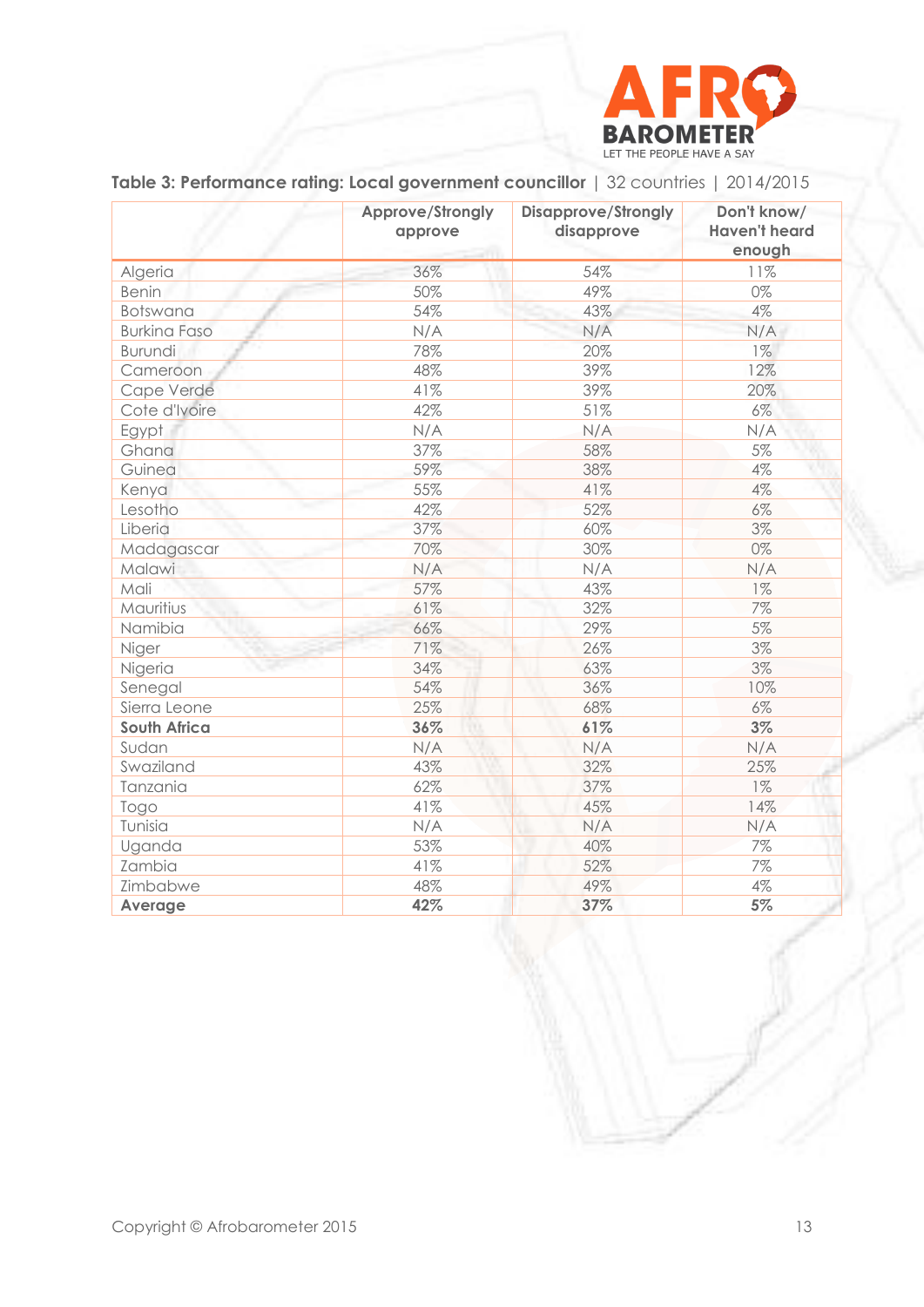

# **Appendix B: South African performance ratings by selected indicators**

|                                    | Approve/<br><b>Strongly approve</b> | Disapprove/<br>Strongly<br>disapprove | Don't<br>know/Haven't<br>heard enough |
|------------------------------------|-------------------------------------|---------------------------------------|---------------------------------------|
| President                          |                                     |                                       |                                       |
| Urban                              | 31%                                 | 67%                                   | 2%                                    |
| Rural                              | 45%                                 | 53%                                   | 2%                                    |
| <b>Member of Parliament</b>        |                                     |                                       |                                       |
| Urban                              | 37%                                 | 60%                                   | 3%                                    |
| Rural                              | 53%                                 | 43%                                   | 5%                                    |
| Premier                            |                                     |                                       |                                       |
| Urban                              | 52%                                 | 36%                                   | 12%                                   |
| Rural                              | 55%                                 | 38%                                   | 7%                                    |
| <b>Local government councillor</b> |                                     |                                       |                                       |
| Urban                              | 34%                                 | 62%                                   | $4\%$                                 |
| Rural                              | 40%                                 | 59%                                   | $2\%$                                 |
|                                    |                                     |                                       |                                       |

**Table 1: Leadership performance |** by urban/rural location | South Africa | 2015

**Table 2: Leadership performance |** by gender | South Africa | 2015

|                             | Approve/<br><b>Strongly approve</b> | Disapprove/<br>Strongly<br>disapprove | Don't<br>know/Haven't<br>heard enough |
|-----------------------------|-------------------------------------|---------------------------------------|---------------------------------------|
| <b>President</b>            |                                     |                                       |                                       |
| Male                        | 36%                                 | 63%                                   | $1\%$                                 |
| Female                      | 36%                                 | 61%                                   | $2\%$                                 |
| <b>Member of Parliament</b> |                                     |                                       |                                       |
| Male                        | 43%                                 | 54%                                   | 3%                                    |
| Female                      | 41%                                 | 55%                                   | $4\%$                                 |
| Premier                     |                                     |                                       |                                       |
| Male                        | 53%                                 | 38%                                   | $9\%$                                 |
| Female                      | 54%                                 | 35%                                   | 11%                                   |
| Local government councillor |                                     |                                       |                                       |
| Male                        | 37%                                 | 60%                                   | $4\%$                                 |
| Female                      | 35%                                 | 62%                                   | 3%                                    |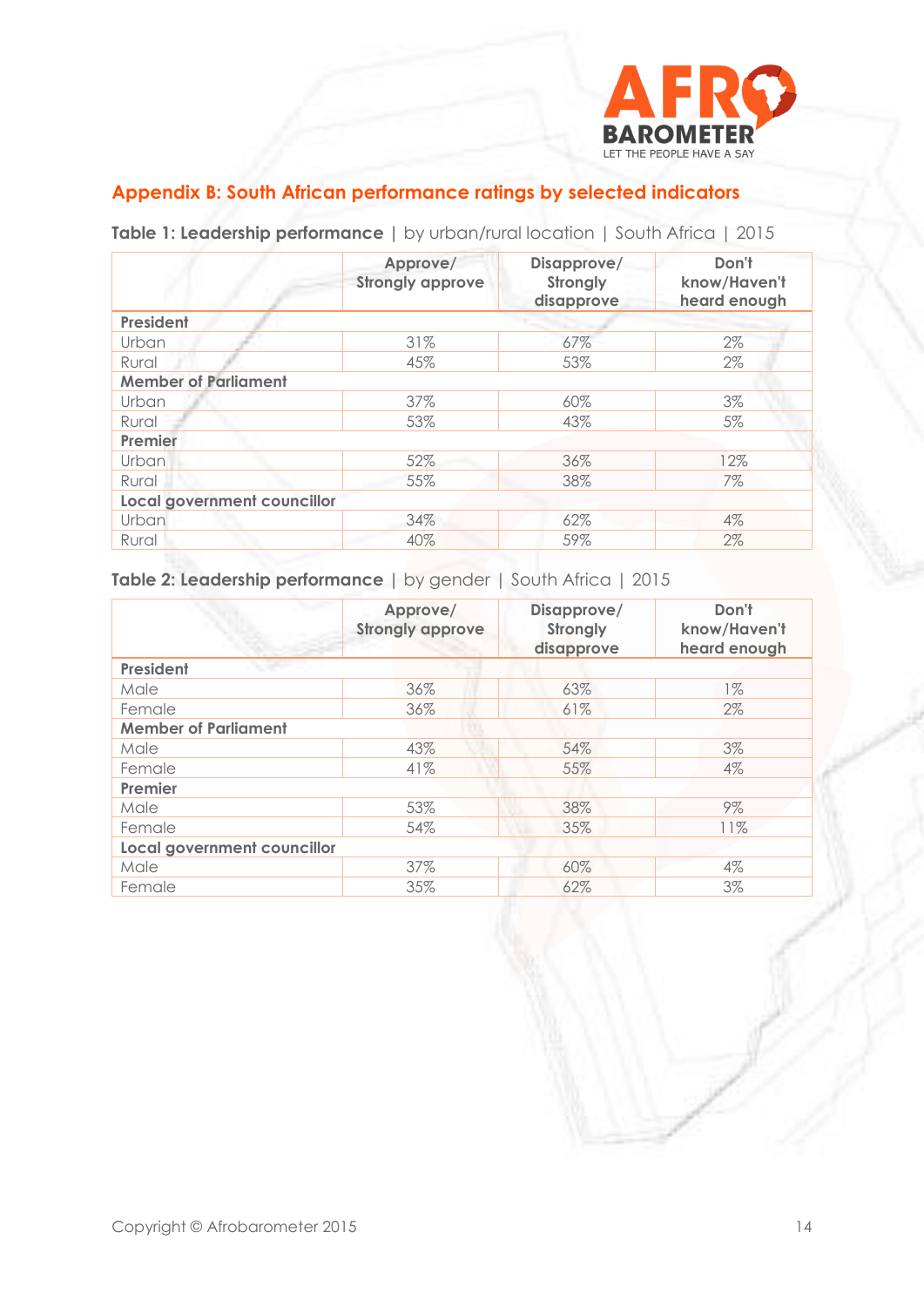

|                                     | Approve/<br><b>Strongly approve</b> | Disapprove/<br><b>Strongly disapprove</b> | Don't know/<br><b>Haven't heard</b><br>enough |
|-------------------------------------|-------------------------------------|-------------------------------------------|-----------------------------------------------|
| President                           |                                     |                                           |                                               |
| <b>Eastern Cape</b>                 | 39%                                 | 60%                                       | $1\%$                                         |
| Free State                          | 31%                                 | 67%                                       | $2\%$                                         |
| Gauteng                             | 23%                                 | 76%                                       | 2%                                            |
| KwaZulu-Natal                       | 56%                                 | 39%                                       | 5%                                            |
| Limpopo                             | 28%                                 | 72%                                       | $0\%$                                         |
| Mpumalanga                          | 50%                                 | 50%                                       | 0%                                            |
| North West                          | 33%                                 | 67%                                       | $0\%$                                         |
| Northern Cape                       | 23%                                 | 75%                                       | 2%                                            |
| <b>Western Cape</b>                 | 31%                                 | 66%                                       | 3%                                            |
| <b>Members of Parliament</b>        |                                     |                                           |                                               |
| <b>Eastern Cape</b>                 | 47%                                 | 48%                                       | 5%                                            |
| Free State                          | 23%                                 | 73%                                       | 4%                                            |
| Gauteng                             | 34%                                 | 65%                                       | $1\%$                                         |
| KwaZulu-Natal                       | 52%                                 | 43%                                       | $5\%$                                         |
| Limpopo                             | 52%                                 | 44%                                       | 3%                                            |
| Mpumalanga                          | 55%                                 | 42%                                       | 2%                                            |
| North West                          | 36%                                 | 53%                                       | 11%                                           |
| Northern Cape                       | 40%                                 | 57%                                       | 4%                                            |
| Western Cape                        | 33%                                 | 65%                                       | 3%                                            |
| <b>Premiers</b>                     |                                     |                                           |                                               |
| <b>Eastern Cape</b>                 | 44%                                 | 42%                                       | 15%                                           |
| Free State                          | 55%                                 | 44%                                       | $2\%$                                         |
| Gauteng                             | 52%                                 | 34%                                       | 15%                                           |
| KwaZulu-Natal                       | 60%                                 | 24%                                       | 15%                                           |
| Limpopo                             | 59%                                 | 46%                                       | 4%                                            |
| Mpumalanga                          | 51%                                 | 45%                                       | 4%                                            |
| North West                          | 51%                                 | 44%                                       | $5\%$                                         |
| Northern Cape                       | 51%                                 | 43%                                       | $6\%$                                         |
| Western Cape                        | 62%                                 | 34%                                       | 5%                                            |
| <b>Local government councillors</b> |                                     |                                           |                                               |
| <b>Eastern Cape</b>                 | 34%                                 | 62%                                       | 3%                                            |
| Free State                          | 29%                                 | 68%                                       | 3%                                            |
| Gauteng                             | 31%                                 | 63%                                       | 5%                                            |
| KwaZulu-Natal                       | 45%                                 | 53%                                       | 3%                                            |
| Limpopo                             | 33%                                 | 66%                                       | $1\%$                                         |
| Mpumalanga                          | 30%                                 | 68%                                       | $2\%$                                         |
| North West                          | 35%                                 | 64%                                       | $1\%$                                         |
| Northern Cape                       | 35%                                 | 62%                                       | $4\%$                                         |
| Western Cape                        | 42%                                 | 53%                                       | $5\%$                                         |

# **Table 3: Leadership performance |** by province | South Africa | 2015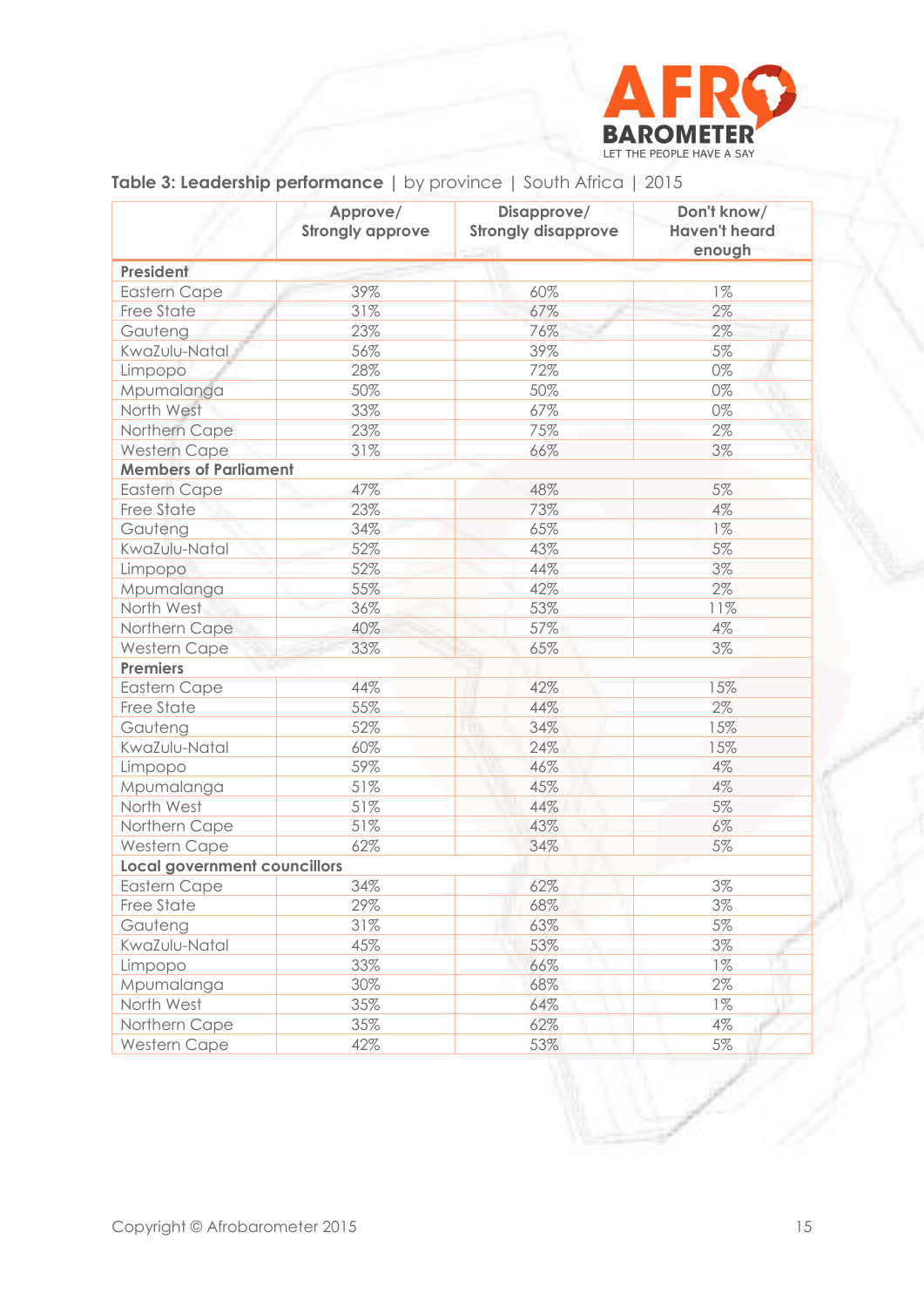

|                                     | Approve/<br><b>Strongly approve</b> | Disapprove/<br>Strongly<br>disapprove | Don't know/<br><b>Haven't heard</b><br>enough |
|-------------------------------------|-------------------------------------|---------------------------------------|-----------------------------------------------|
| President                           |                                     |                                       |                                               |
| 18-29 years                         | 34%                                 | 64%                                   | $2\%$                                         |
| 30-49 years                         | 36%                                 | 62%                                   | $2\%$                                         |
| 50 years and older                  | 61%                                 | 38%                                   | 2%                                            |
| <b>Members of Parliament</b>        |                                     |                                       |                                               |
| 18-29 years                         | 42%                                 | 54%                                   | 3%                                            |
| 30-49 years                         | 43%                                 | 54%                                   | 3%                                            |
| 50 years and older                  | 41%                                 | 55%                                   | $5\%$                                         |
| <b>Premiers</b>                     |                                     |                                       |                                               |
| 18-29 years                         | 55%                                 | 34%                                   | 11%                                           |
| 30-49 years                         | 54%                                 | 37%                                   | 9%                                            |
| 50 years and older                  | 51%                                 | 38%                                   | 11%                                           |
| <b>Local government councillors</b> |                                     |                                       |                                               |
| 18-29 years                         | 34%                                 | 62%                                   | $4\%$                                         |
| 30-49 years                         | 37%                                 | 60%                                   | 3%                                            |
| 50 years and older                  | 36%                                 | 61%                                   | 3%                                            |

**Table 4: Leadership performance |** by age group | South Africa | 2015

# **Table 5: Leadership performance |** by race | South Africa | 2015

|                                     | Approve/<br><b>Strongly approve</b> | Disapprove/<br>Strongly<br>disapprove | Don't know/<br><b>Haven't heard</b><br>enough |
|-------------------------------------|-------------------------------------|---------------------------------------|-----------------------------------------------|
| President                           |                                     |                                       |                                               |
| <b>Black/African</b>                | 42%                                 | 56%                                   | 2%                                            |
| White/European                      | 11%                                 | 88%                                   | $1\%$                                         |
| Coloured/Mixed race                 | 27%                                 | 71%                                   | $1\%$                                         |
| Indian/South Asian                  | 8%                                  | 90%                                   | $1\%$                                         |
| <b>Members of Parliament</b>        |                                     |                                       |                                               |
| <b>Black/African</b>                | 47%                                 | 48%                                   | 4%                                            |
| White/European                      | 23%                                 | 76%                                   | $1\%$                                         |
| Coloured/Mixed race                 | 33%                                 | 64%                                   | 3%                                            |
| Indian/South Asian                  | 10%                                 | 89%                                   | $1\%$                                         |
| <b>Premiers</b>                     |                                     |                                       |                                               |
| <b>Black/African</b>                | 56%                                 | 34%                                   | $9\%$                                         |
| White/European                      | 44%                                 | 45%                                   | 11%                                           |
| Coloured/Mixed race                 | 54%                                 | 35%                                   | 10%                                           |
| Indian/South Asian                  | 12%                                 | 64%                                   | 24%                                           |
| <b>Local government councillors</b> |                                     |                                       |                                               |
| <b>Black/African</b>                | 38%                                 | 60%                                   | 3%                                            |
| White/European                      | 32%                                 | 60%                                   | 8%                                            |
| Coloured/Mixed race                 | 34%                                 | 61%                                   | 5%                                            |
| Indian/South Asian                  | 14%                                 | 83%                                   | 2%                                            |